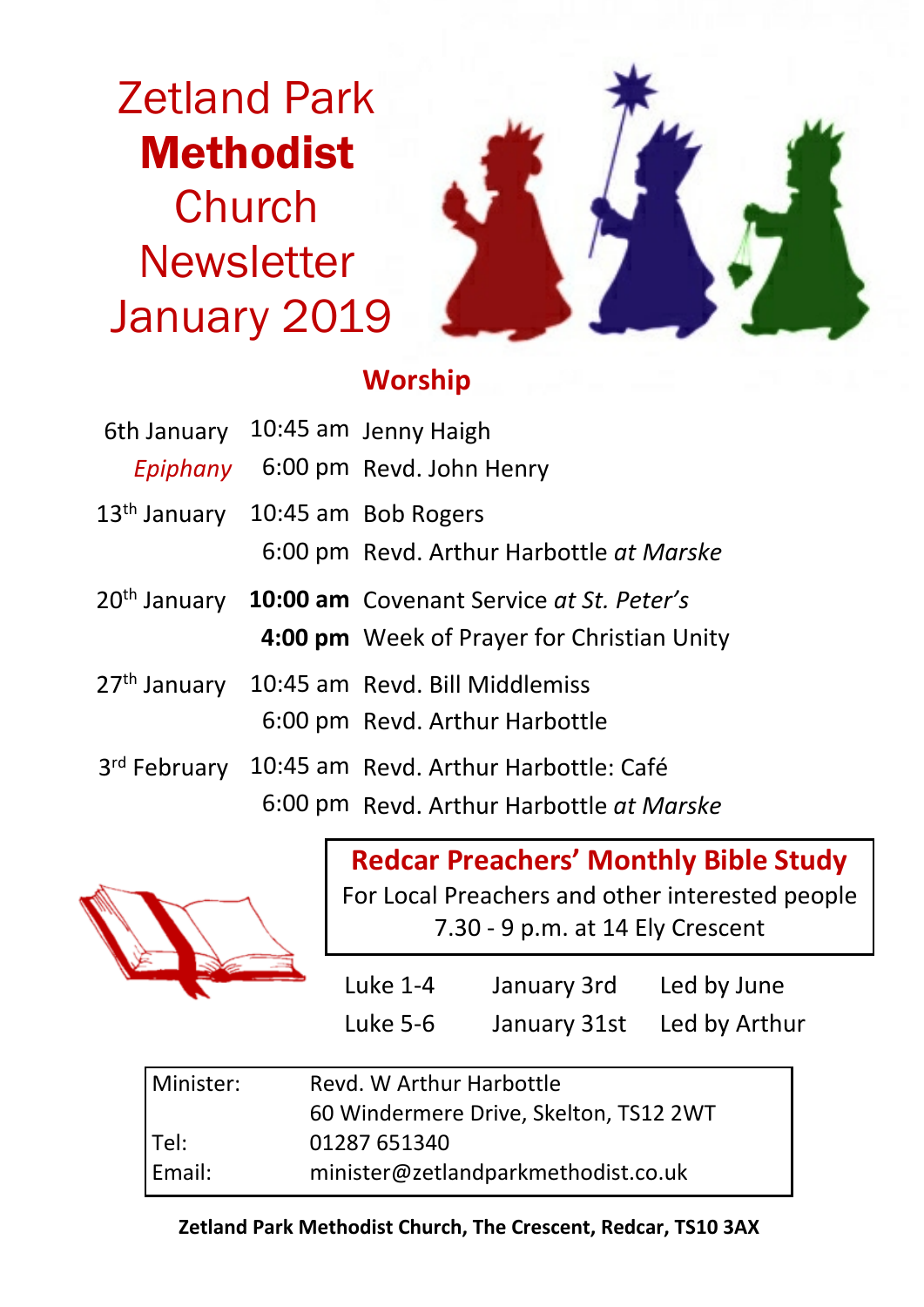

# **REDCAR CHURCHES TOGETHER**

# WEEK OF PRAYER FOR CHRISTIAN UNITY 2019

You are invited to join us in praying for world justice, with churches throughout Britain and Ireland, at any of these events

> Sunday 20th January, 4 pm at Zetland Park Methodist Church

Monday 21st January, 12 noon at Christ Church, Coatham

Tuesday 22nd January, 12 noon at St Cuthbert's, Kirkleatham

Wednesday 23rd January, 12 noon at St Peter's, Redcar

Thursday 24th January, 12 noon at East Cleveland Baptist Church

Friday 25th January, 7 pm at St Augustine's Church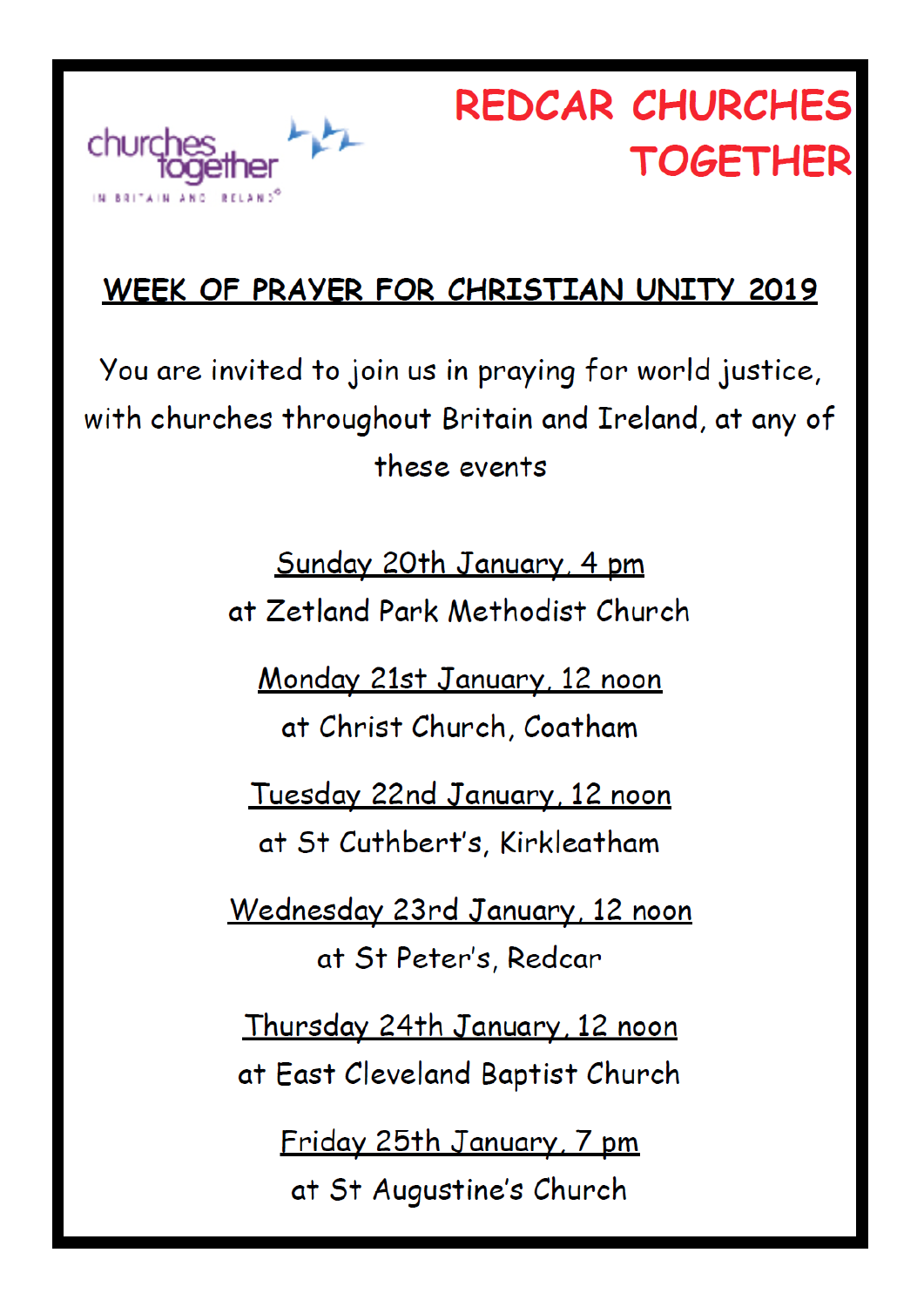## **Churches Together in Redcar**

The first AGM of the recently reconstituted Churches Together group in Redcar will take place on Thursday 29th January starting at 7 pm at Newcomen Methodist Church.

ALL church members are invited to attend so as to ELECT the following new officers:

Chairperson (who must be an Ordained person) Deputy Chairperson (who must be a lay person) Honorary Treasurer Minute Secretary

However, before then we need to receive NOMINATIONS for these posts. All nominations must be received in writing by one of the church leaders (ie Minister or equivalent) NO LATER than Sunday 20th January 2019, clearly indicating the post, the name of the person being nominated, and the name of both a PROPOSER and SECONDER (who much each be a member of one of the constituent churches).

A discussion will also take place at the AGM as to the future direction and types of activities we would be looking run.

It would be really good if we had a wonderful turn-out to this initial AGM so as to encourage the new committee.

It is our intention that Pat Rutherford will be appointed as an Honorary Secretary in recognition of her years of service to supporting the working together of churches in Redcar.

| <b>FRIDAY @ TEN</b>                                                                                         |                                                             |
|-------------------------------------------------------------------------------------------------------------|-------------------------------------------------------------|
| The next prayer meetings will be at 10am on:<br>25 <sup>th</sup><br>January<br>22 <sup>nd</sup><br>February | <b>Newslet</b><br>If you v<br>receive t<br>by email<br>edit |
| Come and join us and enjoy a cuppa!                                                                         |                                                             |

#### **tter by email**

would like to he newsletter please let the or know.

Visit us at www.zetlandparkmethodist.co.uk

www.clevelandanddanbymethodists.co.uk/churches/zetland-park-methodists